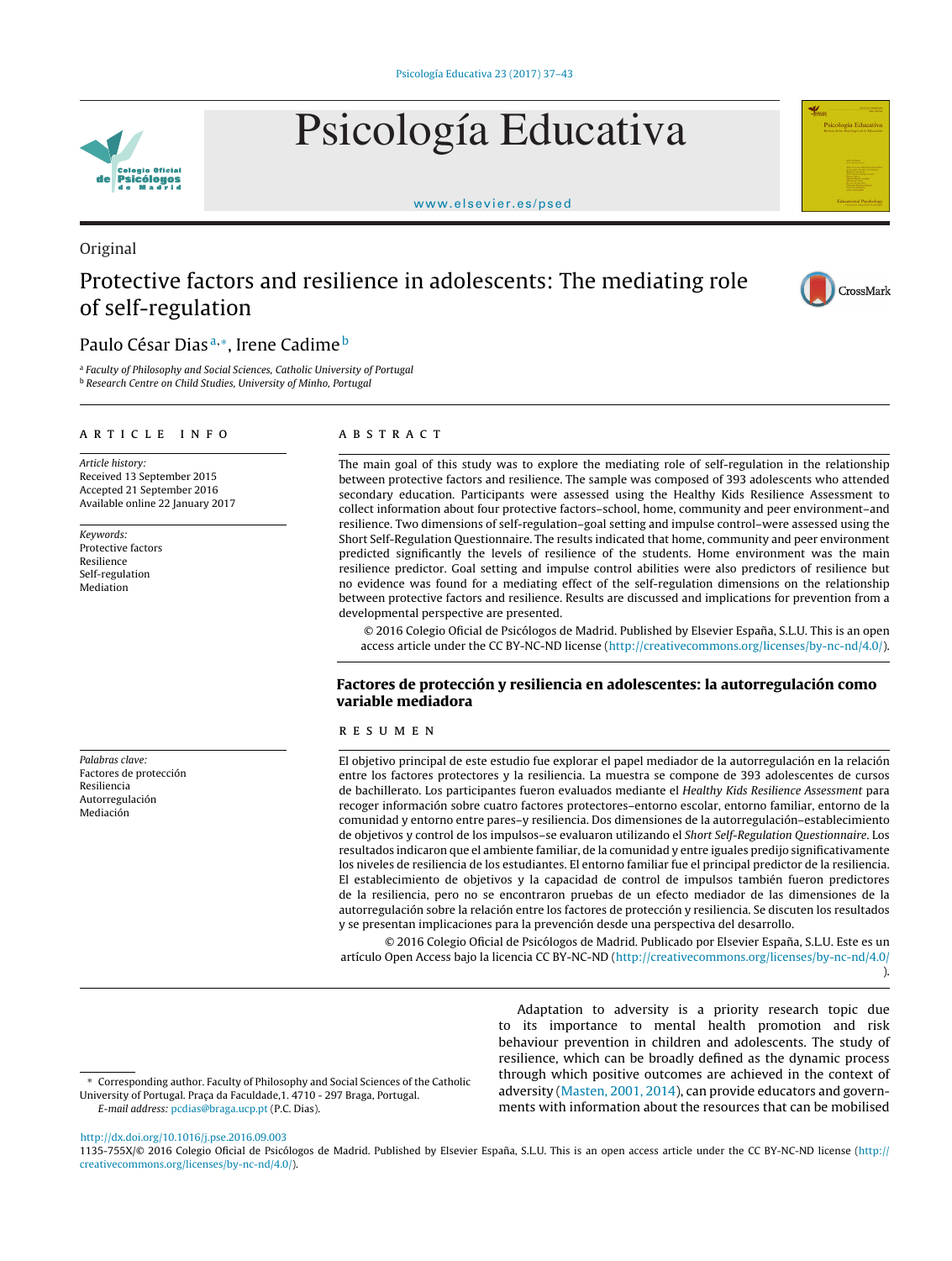to promote positive outcomes in adverse environments [\(UNICEF,](#page-6-0) [2013\).](#page-6-0)

The effect of risk and protective factors on the resilience levels of the individuals has been widely studied. According to [Rutter](#page-5-0) [\(1985\),](#page-5-0) risk factors are all stressful life events, such as poverty, family breakdown, experience of some form of violence, emotional loss, disease, unemployment, wars, disasters, or other factors that theoretically increase the likelihood of the onset of a problem or maintain the problem. However, research has shown that mere exposure to risk factors, even in substantial number, does not necessarily translate into risk behaviours ([Dillon](#page-5-0) et [al.,](#page-5-0) [2007\),](#page-5-0) given that most people are able to deal with risk quite satisfactorily ([Bonanno,](#page-5-0) [Galea,](#page-5-0) [Bucciarelli,](#page-5-0) [&](#page-5-0) [Vlahov,](#page-5-0) [2007\).](#page-5-0) In fact, several studies actually tend to focus on the effects of the promotion of protective factors, shifting the attention from risks to actions and strategies that are effective in the promotion of positive psychological adjustment and development [\(Masten,](#page-5-0) [2001;](#page-5-0) [Rutter,](#page-5-0) [1985,](#page-5-0) [2012;](#page-5-0) [Zolkoski](#page-5-0) [&](#page-5-0) [Bullock,](#page-5-0) [2012\).](#page-5-0) Protective factors are the individual characteristics or contextual/external conditions that work as dynamic mechanisms that help children and young people to resist or to balance the risks to which they are exposed to [\(Rutter,](#page-5-0) [1985,](#page-5-0) [2012\).](#page-5-0) Personality traits, perseverance, determination, self-efficacy, creativity, coherence, and self-awareness are some internal attributes that are positively related to resilience (e.g., [Affi](#page-5-0) [&](#page-5-0) [Macmillan,](#page-5-0) [2011;](#page-5-0) [Smokowski,](#page-5-0) [Reynolds,](#page-5-0) [&](#page-5-0) [Bezrucko,](#page-5-0) [1999;](#page-5-0) [Waaktaar,](#page-5-0) [Christie,](#page-5-0) [Borge,](#page-5-0) [&](#page-5-0) [Turgersen,](#page-5-0) [2004\).](#page-5-0) Family support, positive appraisals, and quality interaction with parents ([Affi](#page-5-0) [&](#page-5-0) [Macmillan,](#page-5-0) [2011;](#page-5-0) [Carbonell](#page-5-0) et [al.,](#page-5-0) [2002;](#page-5-0) [Smokowski](#page-5-0) et [al.,](#page-5-0) [1999;](#page-5-0) [Vanderbilt-Adriance](#page-5-0) [&](#page-5-0) [Shaw,](#page-5-0) [2008\),](#page-5-0) good interpersonal relations ([Carbonell](#page-5-0) et [al.,](#page-5-0) [2002;](#page-5-0) [Sameroff](#page-5-0) [&](#page-5-0) [Rosenblum,](#page-5-0) [2006\),](#page-5-0) teacher and school support [\(Brooks,](#page-5-0) [2006;](#page-5-0) [Smokowski](#page-5-0) et [al.,](#page-5-0) [1999\),](#page-5-0) as well as community relationships and resources [\(Davies,](#page-5-0) [Thind,](#page-5-0) [Chandler,](#page-5-0) [&](#page-5-0) [Tucker,](#page-5-0) [2011;](#page-5-0) [Sameroff](#page-5-0) [&](#page-5-0) [Rosenblum,](#page-5-0) [2006\)](#page-5-0) are some of the most studied external protective factors.

A personal competence that looks particularly relevant to the resilience levels of individuals is their self-regulation ability ([Dishion](#page-5-0) [&](#page-5-0) [Connell,](#page-5-0) [2006;](#page-5-0) [Gardner,](#page-5-0) [Dishion,](#page-5-0) [&](#page-5-0) [Connell,](#page-5-0) [2008\).](#page-5-0) In a recent review, [Dillon](#page-5-0) et [al.](#page-5-0) [\(2007\)](#page-5-0) point out a number of factors at the personal level that are strongly correlated with the development of resilience. These factors include the ability to: (a) operate a scheme to acknowledge, interpret, and predict potentially dangerous situations that occur in the social context; (b) develop a set of goals and regulate his/her behaviour in order to pursue these goals over time and in different contexts; and (c) promote positive beliefs about his/her self-regulatory capacity, to put his/her decisions into practice by using adequate skills and solve functional problems. Most of these abilities are essentially self-regulation abilities, a process in which individuals take an active role shaping their own destiny even in contexts characterized by a high psychosocial risk ([Dishion](#page-5-0) [&](#page-5-0) [Connell,](#page-5-0) [2006;](#page-5-0) [Masten](#page-5-0) [&](#page-5-0) [Coatsworth,](#page-5-0) [1998\).](#page-5-0) Despite this evidence, few studies explore the mediating role of self-regulation in the relationship between protective factors and resilience. Therefore, this study aims to explore the existence of this mediating effect in a sample of adolescents, in order to contribute to a broader perspective about the relationship between protective factors and resilience, considering family-, peer-, school-, and community-related factors.

## **From Protective Factors to the Mediating Role of Self-regulation in Resilience**

Although different definitions of self-regulation exist in the literature (for a review, see [Martin](#page-5-0) [&](#page-5-0) [McLellan,](#page-5-0) [2008\),](#page-5-0) most of them seem to share the idea that this is an ability that involves the capacity to maintain effort and orientation toward a desired

objective, while controlling the immediate impulses that arise [\(Martin](#page-5-0) [&](#page-5-0) [McLellan,](#page-5-0) [2008;](#page-5-0) [Neal](#page-5-0) [&](#page-5-0) [Carey,](#page-5-0) [2005\).](#page-5-0) Successful adaptation to challenges appears then to depend on how individuals manage their emotions, think constructively, regulate and direct their behaviour, control automatic impulses, and act on the environment to change or decrease the sources of stress ([Compas,](#page-5-0) [Connor](#page-5-0)**-**Smith, [Saltzman,](#page-5-0) [Harding](#page-5-0) [Thomsen,](#page-5-0) [&](#page-5-0) [Wadsworth,](#page-5-0) [2001\).](#page-5-0) Therefore, the study of self-regulation can be particularly relevant to understanding the resilience levels of the individuals, if we take into account the necessity of managing these personal challenges to construct an adjusted life pathway ([Buckner,](#page-5-0) [Mezzacappa,](#page-5-0) [&](#page-5-0) [Beardslee,](#page-5-0) [2009;](#page-5-0) [Gestsdottir](#page-5-0) [&](#page-5-0) [Lerner,](#page-5-0) [2008;](#page-5-0) [Lengua,](#page-5-0) [2002\).](#page-5-0) Therefore, self-regulation exerts an effect in the adaptation to adversity, given that it is a process in which individuals take an active role in the activation, monitoring, inhibition, and/or adaptation of their behaviour, emotions, and cognitive strategies to achieve the desired goals [\(Gestsdottir](#page-5-0) [&](#page-5-0) [Lerner,](#page-5-0) [2008;](#page-5-0) [Moilanen,](#page-5-0) [2007\).](#page-5-0)

Some individual and environmental factors, either related with family, peers, or community, are also positively related to selfregulation. Despite the consensus about self-regulation as a stable characteristic throughout age ([Buckner](#page-5-0) et [al.,](#page-5-0) [2009;](#page-5-0) [Shoda,](#page-5-0) [Mishel,](#page-5-0) [&](#page-5-0) [Peake,](#page-5-0) [1990\),](#page-5-0) research has shown that it tends to be higher in girls ([Buckner](#page-5-0) et [al.,](#page-5-0) [2009;](#page-5-0) [García](#page-5-0) [del](#page-5-0) [Castillo](#page-5-0) [&](#page-5-0) [Dias,](#page-5-0) [2009;](#page-5-0) [McCabe](#page-5-0) [&](#page-5-0) [Brooks-Gunn,](#page-5-0) [2007\).](#page-5-0)

Family environment–family structural conditions, but especially affect, parental responsiveness, and control strategies and the exposure to adjusted models–has also an important impact on children's and adolescents' self-regulation skills ([Choe,](#page-5-0) [Olson,](#page-5-0) [&](#page-5-0) [Sameroff,](#page-5-0) [2013;](#page-5-0) [Colman,](#page-5-0) [Hardy,](#page-5-0) [Albert,](#page-5-0) [Raffaelli,](#page-5-0) [&](#page-5-0) [Crockett,](#page-5-0) [2006;](#page-5-0) [Karreman,](#page-5-0) [van](#page-5-0) [Tuijl,](#page-5-0) [van](#page-5-0) [Aken,](#page-5-0) [&](#page-5-0) [Dekovic,](#page-5-0) [2006;](#page-5-0) [Moilanen,](#page-5-0) [Shaw,](#page-5-0) [&](#page-5-0) [Fitzpatrick,](#page-5-0) [2010\).](#page-5-0) At social level, some studies indicate a negative correlation between self-regulation and peer rejection, problematic or antisocial behaviours with peers ([Tangney,](#page-6-0) [Baumeister,](#page-6-0) [&](#page-6-0) [Boone,](#page-6-0) [2004;](#page-6-0) [Trentacosta](#page-6-0) [&](#page-6-0) [Shaw,](#page-6-0) [2009\),](#page-6-0) but a positive correlation with the involvement and inclusion in the community ([Stenseng,](#page-5-0) [Belsky,](#page-5-0) [Skalicka,](#page-5-0) [&](#page-5-0) [Wichstrøm,](#page-5-0) [2014;](#page-5-0) [Stillmand](#page-5-0) [&](#page-5-0) [Baumeister,](#page-5-0) [2013\).](#page-5-0) At school level, self-regulation has been positively related to school achievement [\(Boekaerts,](#page-5-0) [2005;](#page-5-0) [Duckworth](#page-5-0) [&](#page-5-0) [Seligman,](#page-5-0) [2005;](#page-5-0) [McClellan](#page-5-0) [&](#page-5-0) [Cameron,](#page-5-0) [2011;](#page-5-0) [Zimmerman,](#page-5-0) [1990\)](#page-5-0) and higher levels of self-regulation have been found in students from regular or non-vocational courses when compared to students who attend vocational courses [\(Jonker,](#page-5-0) [Elferink-Gemser,](#page-5-0) [Toering,](#page-5-0) [Lyons,](#page-5-0) [&](#page-5-0) [Visscher,](#page-5-0) [2010;](#page-5-0) [Koning](#page-5-0) [&](#page-5-0) [Boekaerts,](#page-5-0) [2005\).](#page-5-0)

To summarise, individual and environmental factors, related either with school, home, community, or the group of peers, contribute to the development both of self-regulation and resilience in adolescents. Self-regulation also plays a central role in the development of resilience, given its importance in the mobilisation of resources in adverse environments, by setting goals and controlling impulses. In order to contribute to a broader understanding of the dynamics between the protective factors and resilience in adolescence, the goals of this study were twofold:

- 1. To test the existence of age, gender, and course-related differences in protective factors (school, family, community, and peers environment), self-regulation, and resilience.
- 2. To investigate if self-regulation mediates the relationship between protective factors (school, family, community, and peer environment) and resilience.

#### **Method**

# Participants

The initial sample included 404 students, but 11 participants did not complete at least one measure and were therefore discarded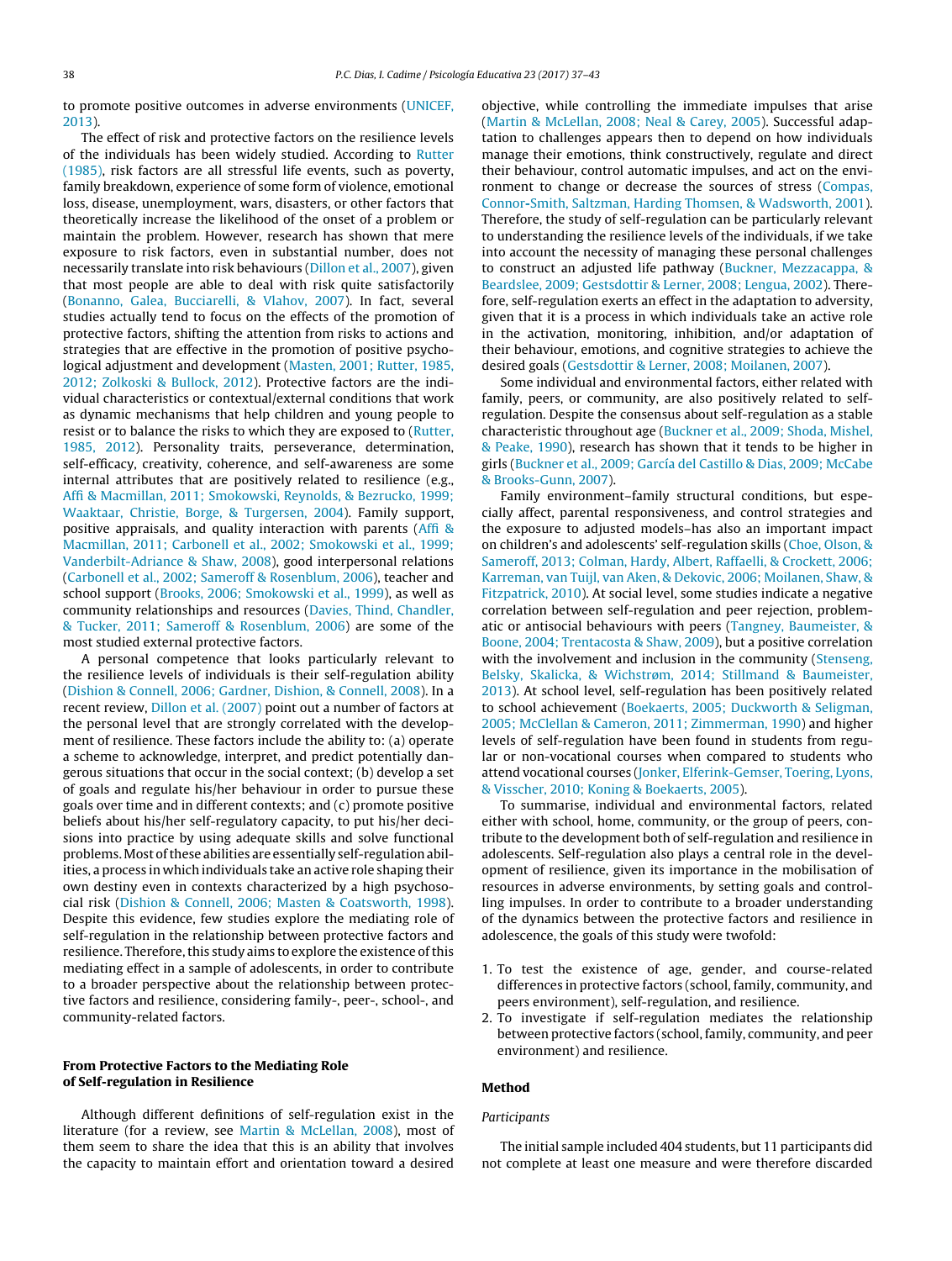#### **Table 1**

Age and Gender Distribution for the Students Who Attended Vocational and Regular High School Courses ( $N = 393$ ).

|        |     | Vocational  |                  | Regular      |  |
|--------|-----|-------------|------------------|--------------|--|
|        | n   | %           | $\boldsymbol{n}$ | %            |  |
| Gender |     |             |                  |              |  |
| Female | 121 | 55.5        | 106              | 60.6         |  |
| Male   | 94  | 43.1        | 67               | 38.3         |  |
| N/I    | 3   | 1.4         | $\overline{2}$   | 1.1          |  |
| Age    |     |             |                  |              |  |
| M(SD)  |     | 16.56(1.13) |                  | 15.67 (0.68) |  |

Note. N/I = no information provided about gender.

from the study. Therefore, the final sample included 393 students in grades 10 ( $n = 323$ , 188 girls), 11 ( $n = 49$ , 25 girls) and 12 ( $n = 21$ , 14 girls), from three high schools located in northern Portugal. Participants were aged between 14 and 21 years old ( $M<sub>age</sub> = 16.16$ ,  $SD = 1.05$ ). The participants attended either vocational courses  $(n = 218, 55.5%)$  or high school regular courses  $(n = 175, 44.5%).$ Students from vocational courses were older than students from regular courses,  $t(383) = -9.55$ ,  $p < .001$  (see Table 1). No association was found between gender and course type,  $\chi^2(1)$  = 0.924, p = .321.

#### Measures

Healthy Kids Resilience Assessment (HKRA; [Constantine,](#page-5-0) [Bernard,](#page-5-0) [&](#page-5-0) [Diaz,](#page-5-0) [1999\).](#page-5-0) The adaptation of the HKRA (version 6.0) to the Portuguese population [\(Martins,](#page-5-0) [2007\)](#page-5-0) was used. HKRA assesses four types of protective factors–school environment, home environment, community environment and peer environment–as well as resilience traits of high school students. The four types of protective factors are assessed with 33 items (nine items for each of the three first subscales and six items for the peer environment subscale). Items assess the existence of caring relationships, high expectations, and meaningful opportunities for participation in school, home, and community and the existence of caring relationships and high expectation messages among peers. Resilience is assessed with 18 items that cover six aspects: cooperation and communication, self-efficacy, empathy, problem-solving competences, self-knowledge, and goals and aspirations. Items are rated on a 4-point scale and the scale scores are calculated by taking the total sum of the items and dividing it by the number of items in each subscale. Regarding the reliability of the adaptation for the Portuguese population, the internal consistency coefficients were high for the resilience ( $\alpha$  = .84), school environment ( $\alpha$  = .83), home environment ( $\alpha$  = .75) and community environment ( $\alpha$  = .82) subscales. The internal consistency of the items that composed the peer environment subscale was slightly lower ( $\alpha$ =.66), which can be attributable to the low number of items of the subscale ([Martins,](#page-5-0) [2007\).](#page-5-0)

Short Self-Regulation Questionnaire (SSRQ; [Carey,](#page-5-0) [Neal,](#page-5-0) [&](#page-5-0) [Collins,](#page-5-0) [2004\).](#page-5-0) Self-regulation was assessed using the SSRQ, which is originally composed of 31 items scored on a 5-point Likert scale, ranging from 1 (strongly disagree) to 5 (strongly agree). Previous research ([Carey](#page-5-0) et [al.,](#page-5-0) [2004\)](#page-5-0) indicated that the SSRQ was a one-dimension measure that represented overall self-regulation capacity. However, subsequent research ([Neal](#page-5-0) [&](#page-5-0) [Carey,](#page-5-0) [2005\)](#page-5-0) found evidence for a two-factor structure that represented two self-regulation dimensions: impulse control and goal setting. The Portuguese version also found evidence for this two-factor structure [\(García](#page-5-0) [del](#page-5-0) [Castillo](#page-5-0) [&](#page-5-0) [Dias,](#page-5-0) [2009\).](#page-5-0) The Portuguese version comprises 29 items, from which 15 belong to the goal setting subscale ( $\alpha$  = .85) and 14 to the impulse control subscale ( $\alpha$  = .82).

Socio-demographic questionnaire. An additional questionnaire was used to collect information about demographic variables–gender, age, school grade–and education pathways–school and type of high school course attended (vocational vs. regular high school).

#### Procedure

Informed consentfrom school boards and parents of all students who attended the classes that were included in the sample were gathered prior to data collection. All students who were authorized by their parents and who were present in the day of data collection participated in the study voluntarily. Data were anonymised and confidentiality was assured. Participants completed questionnaires in classroom groups and received no material compensation for their participation.

#### Statistical Analyses

After screening the data for missing values, differences in the protective factors (school, home, community, and peer environment), self-regulation (goal setting and impulse control), and resilience were examined using a series of independent samples t-tests.

To test the hypothesis that self-regulation mediates the relationship between protective factors (predictors) and resilience levels in adolescents (outcome variable), we used the analytic strategy outlined by [Baron](#page-5-0) [and](#page-5-0) [Kenny](#page-5-0) [\(1986\).](#page-5-0) According to this strategy, three conditions should be present to detect a mediation effect: (1) the predictor is correlated with the outcome variable and the mediator;  $(2)$  the mediator predicts the outcome variable; and  $(3)$  the association between the predictor and the criterion variable diminishes or disappears when the mediator variable is controlled in the analysis. Therefore, Pearson correlation coefficients and a set of hierarchical regression analyses were performed to test for mediation. The following steps were followed in two regression models (one for each self-regulation dimension): (a) resilience was regressed on the protective factors in a first step; (b) self-regulation dimensions (impulse control and goal setting) were added separately to each model in a second step.

#### **Results**

#### Missing Values

Only 278 (70.7%) of the participants provided complete data on the SSRQ and 302 (76.8%) provided complete data on the HKRA. Therefore, 29.3% of the participants had at least one missing value on SSRQ and 23.2% at least one missing value on the HKRA. Participants with missing data and participants with complete data did not differ in terms of age, gender, grade, and course type. Therefore, the missing values in the item scores were replaced by the mean score of each item.After data imputation, complete data were obtained for the 393 participants in all measures.

#### Differences according to Gender and Course Type

[Table](#page-3-0) 2 shows means and standard deviations for all four protective factors, the two self-regulation dimensions, and resilience, as well as differences in these variables according to gender and course type (regular or vocational).

Girls obtained higher scores for home and peer environment than boys. Girls also reported higher impulse control abilities and resilience levels than boys. No differences between boys and girls were found for school and community environment or goal setting abilities.

Regarding the course type, students from vocational courses had lower levels of self-regulation (both goal setting and impulse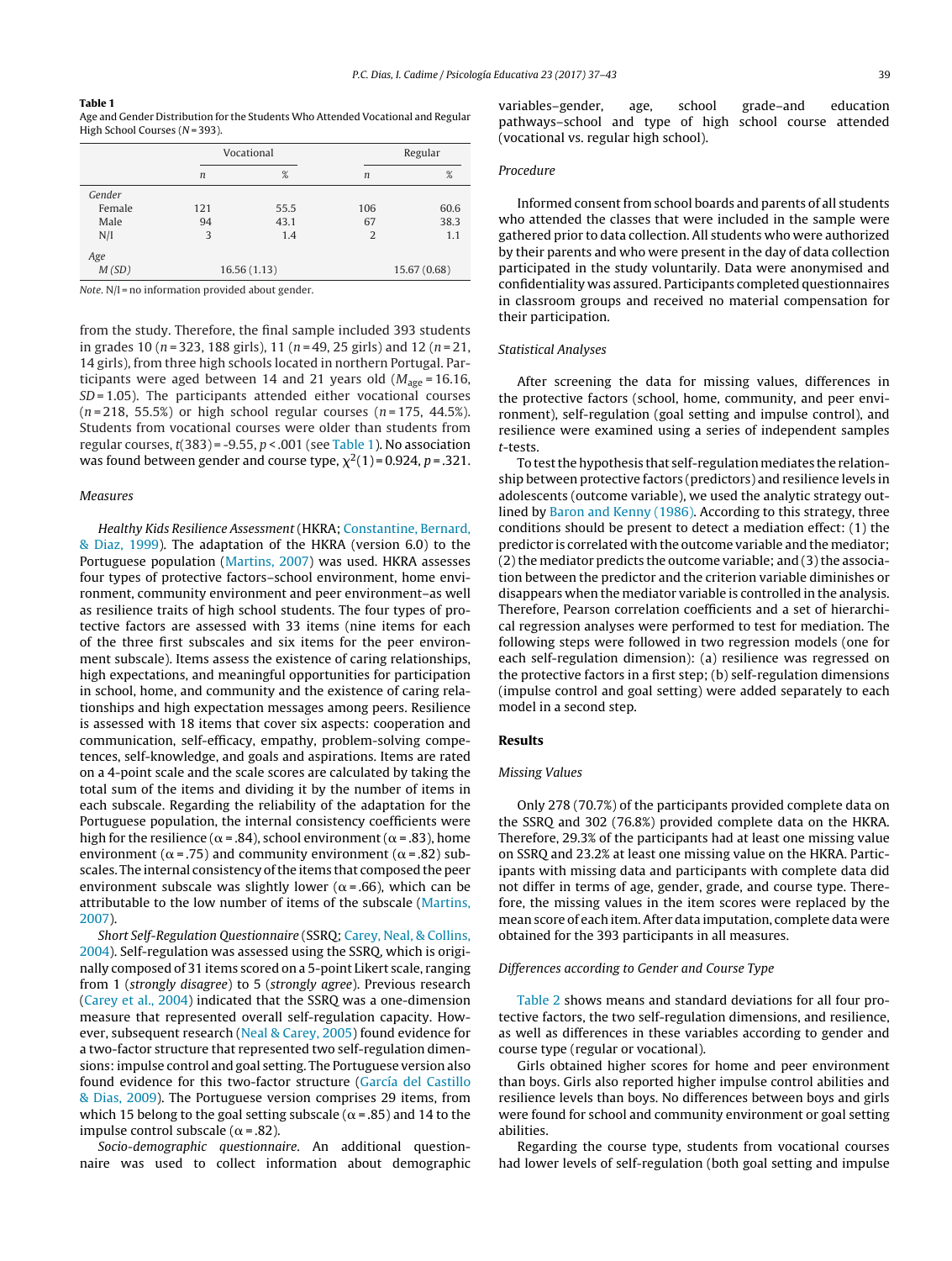<span id="page-3-0"></span>**Table 2**

| Differences in Protective Factors, Self-regulation and Resilience according to Gender and Course Type. |  |  |  |
|--------------------------------------------------------------------------------------------------------|--|--|--|
|--------------------------------------------------------------------------------------------------------|--|--|--|

| Variables             |              | Gender $(N=388)$ |                             |      |      | Course Type $(N=393)$ |                          |         |                  |
|-----------------------|--------------|------------------|-----------------------------|------|------|-----------------------|--------------------------|---------|------------------|
|                       | M(SD)        | Girls $M(SD)$    | Boys <i>M</i> ( <i>SD</i> ) |      | Ď    | Regular $M(SD)$       | Vocational <i>M</i> (SD) |         | $\boldsymbol{p}$ |
| School environment    | 1.67(0.60)   | 1.68(0.57)       | 1.67(0.62)                  | 0.13 | .898 | 1.58(0.63)            | 1.74(0.56)               | $-2.68$ | .008             |
| Home environment      | 2.12(0.48)   | 2.16(0.48)       | 2.06(0.49)                  | 1.99 | .048 | 2.18(0.49)            | 2.07(0.47)               | 2.39    | .018             |
| Community environment | 1.86(0.67)   | 1.90(0.67)       | 1.81(0.68)                  | 1.38 | .169 | 1.87(0.67)            | 1.86(0.68)               | 0.08    | .934             |
| Peers environment     | 1.98 (0.45)  | 2.03(0.43)       | 1.91(0.49)                  | 2.69 | .008 | 1.99(0.45)            | 1.97(0.46)               | 0.27    | .791             |
| Goal setting          | 56.40 (7.50) | 56.99 (7.26)     | 55.68 (7.76)                | 1.70 | .090 | 57.52 (6.96)          | 55.51 (7.81)             | 2.66    | .008             |
| Impulse control       | 49.32(8.61)  | 50.56(8.53)      | 47.62 (8.51)                | 3.35 | .001 | 50.86 (8.79)          | 48.09 (8.28)             | 3.21    | .001             |
| Resilience            | 2.09(0.43)   | 2.15(0.42)       | 2.02(0.43)                  | 2.91 | .004 | 2.17(0.41)            | 2.02(0.43)               | 3.32    | .001             |

control abilities) and resilience than students from regular courses. Students from regular courses reported better home environment but students from vocational courses reported better school environment (see Table 2). No differences between students from regular and vocational courses were found for community and peer environment.

## Relationship between Age, Protective Factors, Self-regulation, and Resilience

Bivariate correlations betweenthe study variables are presented in Table 3. Age had a negative correlation with impulse control, indicating that older students had less impulse control than younger students. No other variable had statistically significant correlations with age.

Resilience correlated positively with all four protective factors–school, home, community, and peer environment–, as well as with goal setting and impulse control. All these correlation coefficients were moderate, varying between .30 and .52. Regarding the relationship between resilience and the protective factors, the highest correlation coefficient was obtained between resilience and home environment, followed by community environment.

The first self-regulation dimension, goal setting, correlated positively with all four protective factors, although the magnitude of the coefficients was low. However, the second self-regulation dimension–impulse control–correlated significantly only with home and community environment. However, these correlation coefficients between the two self-regulation dimensions and the protective factors were generally low (see Table 3).

# The Mediating Role of Self-regulation in the Relationship between Protective Factors and Resilience

According to the criteria set forth by [Baron](#page-5-0) [and](#page-5-0) [Kenny](#page-5-0) (1986), for a mediation effect to be present, the predictor(s) should be related both with the outcome variable and with the possible mediator(s). As can be seen in Table 3, all four protective factors (predictor variables) are significantly correlated with resilience levels (outcome variable) and with goal setting abilities of students (mediator 1). The protective factors home and community environment were

also significantly correlated with the impulse control abilities of students (mediator 2).

The second criteria by [Baron](#page-5-0) [and](#page-5-0) [Kenny](#page-5-0) [\(1986\)](#page-5-0) established that the mediator(s) should predict the outcome variable. In this study, both goal setting  $(\beta = 0.43, p < .001)$  and impulse control  $( \beta = 0.30, p < .001)$  abilities were statistically significant predictors of resilience.

The final criteria for establishing a mediation effect indicates that the association between the predictor and the outcome variable should diminish or disappear when the mediator is controlled in the analysis. The results of the regression analyses to test for this condition of mediating effect are presented in [Table](#page-4-0) 4. In model 1, the four protective factors were inserted as predictors of the resilience levels in a first step, and the goal setting abilities (mediator 1) were inserted in a second step. Home, community, and peer environment were significant resilience predictors in the first step, but not school environment. Home environment was the predictor with the strongest weight on the resilience level of the adolescents (see [Table](#page-4-0) 4). When goal setting abilities were added to the model, all three predictors remained significant (see [Table](#page-4-0) 4). Therefore, goal setting abilities do not seem to mediate the relationship between resilience and home, community, and peer environment, but are an independent predictor of the resilience levels achieved by adolescents.

In model 2, the four protective factors were inserted as predictors of the resilience levels in a first step, and the impulse control abilities (mediator 2) were added in a second step. Similarly to model 1, home, community, and peer environment were statistically significant resilience predictors in the first step. With the addition of impulse control abilities in the second step, all three predictors remained significant (see [Table](#page-4-0) 4). These results also indicate that impulse control abilities do not mediate the relationship between protective factors and resilience, but are themselves an independent predictor of resilience.

#### **Discussion**

The first goal of this study was to investigate the existence of group differences in protective factors, resilience, and selfregulation dimensions. Results indicated that girls and students from regular (non-vocational) courses experienced better home

#### **Table 3**

Pearson Product Moment Correlation Coefficients between Protective Factors, Self-regulation Dimensions and Resilience.

| Variables                                                                                                                                                  |                                                                                                     |                                                                                      |                                         | 4                                                              |                                                  |                    |        |
|------------------------------------------------------------------------------------------------------------------------------------------------------------|-----------------------------------------------------------------------------------------------------|--------------------------------------------------------------------------------------|-----------------------------------------|----------------------------------------------------------------|--------------------------------------------------|--------------------|--------|
| 1. School environment<br>2. Home environment<br>3. Community environment<br>4. Peers environment<br>5. Goal setting<br>6. Impulse control<br>7. Resilience | $\overline{\phantom{0}}$<br>$.34***$<br>$.44***$<br>$.46***$<br>.12 <sup>′</sup><br>.01<br>$.37***$ | $\overline{\phantom{0}}$<br>$.37***$<br>$.37***$<br>$.28***$<br>$.26***$<br>$.52***$ | $\sim$<br>$35***$<br>$.16*$<br>$.46***$ | $\overline{\phantom{0}}$<br>$.12^{\degree}$<br>.01<br>$.39***$ | $\overline{\phantom{0}}$<br>$.49***$<br>$.43***$ | $\sim$<br>$.30***$ |        |
| 8. Age                                                                                                                                                     | .04                                                                                                 | $-.06$                                                                               | .03                                     | .03                                                            | $-.07$                                           | $-.16"$            | $-.01$ |

 $p < .05$ , \*\*  $p < .01$ , \*\*\*  $p < .001$ .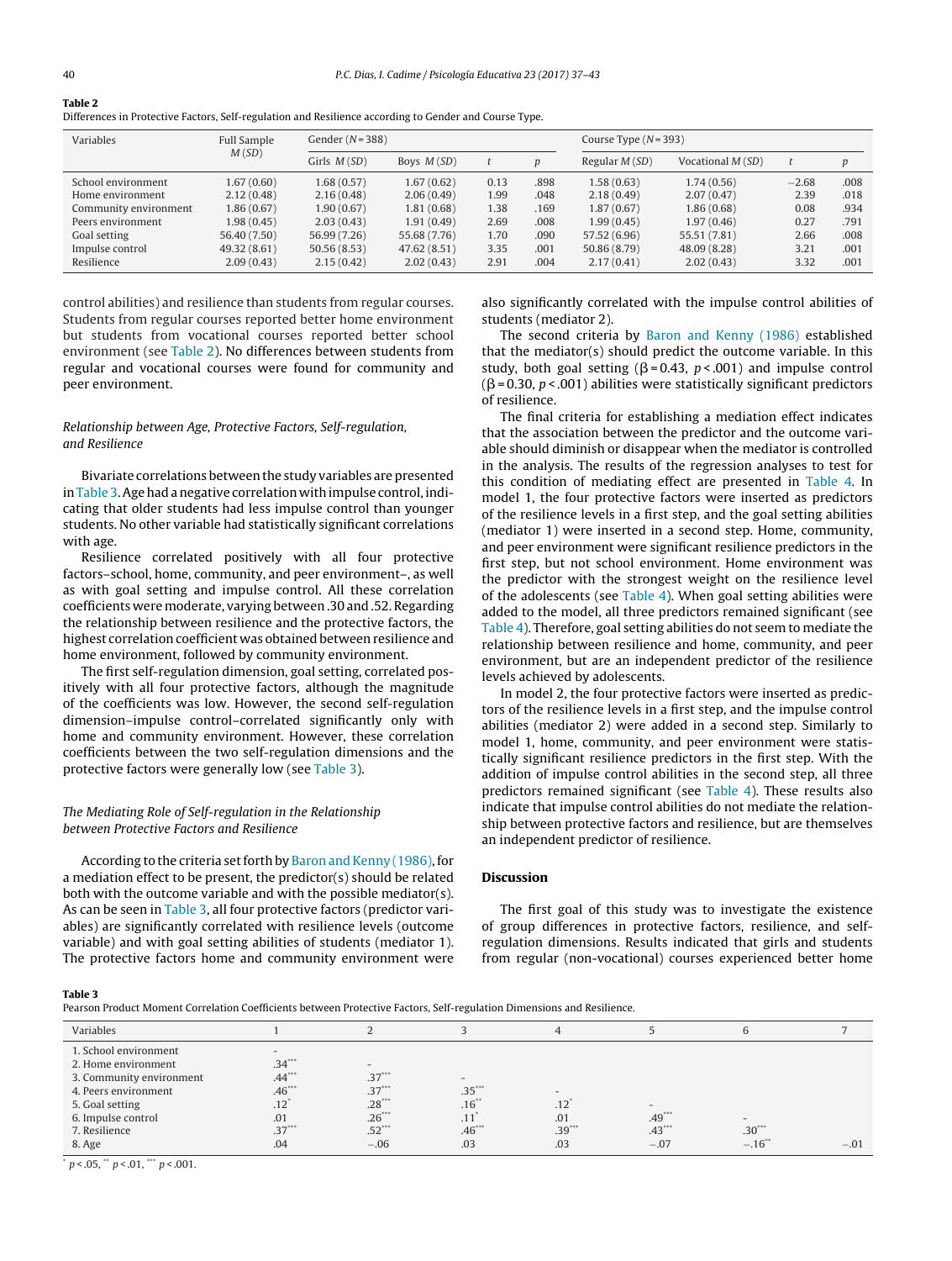P.C. Dias, I. Cadime / Psicología Educativa 23 (2017) 37–43 41

#### <span id="page-4-0"></span>**Table 4**

Regression Analysis for Testing the Mediational Effects of the Self-regulation Dimensions in the Relationship between Protective Factors and Resilience.

| Model/Step | Predictors            | $R^2$ | $\Delta R^2$             | B    | SE(B) | β         |
|------------|-----------------------|-------|--------------------------|------|-------|-----------|
| Model 1    |                       |       |                          |      |       |           |
| Step 1     | School environment    |       |                          | 0.06 | 0.03  | 0.09      |
|            | Home environment      | .38   | $\overline{\phantom{0}}$ | 0.32 | 0.04  | $0.36***$ |
|            | Community environment |       |                          | 0.16 | 0.03  | $0.25***$ |
|            | Peers environment     |       |                          | 0.12 | 0.04  | $0.12$ ** |
| Step 2     | School environment    |       |                          | 0.06 | 0.03  | 0.08      |
|            | Home environment      |       |                          | 0.25 | 0.04  | $0.28***$ |
|            | Community environment | .46   | $.08***$                 | 0.15 | 0.03  | $0.23***$ |
|            | Peers environment     |       |                          | 0.12 | 0.04  | $0.13$ ** |
|            | Goal setting          |       |                          | 0.02 | 0.002 | $0.29***$ |
| Model 2    |                       |       |                          |      |       |           |
| Step1      | School environment    |       |                          | 0.06 | 0.03  | 0.09      |
|            | Home environment      |       |                          | 0.32 | 0.04  | $0.36***$ |
|            | Community environment | .38   |                          | 0.16 | 0.03  | $0.25***$ |
|            | Peers environment     |       |                          | 0.12 | 0.04  | $0.12$ ** |
| Step 2     | School environment    |       |                          | 0.07 | 0.03  | 0.10      |
|            | Home environment      |       |                          | 0.27 | 0.04  | $0.30***$ |
|            | Community environment | .42   | $.04***$                 | 0.15 | 0.03  | $0.24***$ |
|            | Peers environment     |       |                          | 0.13 | 0.04  | $0.14***$ |
|            | Impulse control       |       |                          | 0.01 | 0.002 | $0.19***$ |

 $*$  p < .05,  $*$  p < .01,  $**$  p < .001.

environments and had higher resilience levels and impulse control. These results are consistent with previous research, which reported lower self-regulation skills for boys and students who attended vocational courses [\(Buckner](#page-5-0) et [al.,](#page-5-0) [2009;](#page-5-0) [García](#page-5-0) [del](#page-5-0) [Castillo](#page-5-0) [&](#page-5-0) [Dias,](#page-5-0) [2009;](#page-5-0) [Jonker](#page-5-0) et [al.,](#page-5-0) [2010;](#page-5-0) [Koning](#page-5-0) [&](#page-5-0) [Boekaerts,](#page-5-0) [2005;](#page-5-0) [McCabe](#page-5-0) [&](#page-5-0) [Brooks-Gunn,](#page-5-0) [2007\).](#page-5-0) Nevertheless, the existence of gender-related differences in resilience is not consensual in the literature, with some studies indicating that girls and boys react differently to adversity and others concluding that no differences between adolescent girls and boys exist (for a review, see [Coleman](#page-5-0) [&](#page-5-0) [Hagell,](#page-5-0) [2007\).](#page-5-0)

This study reports a disadvantaged pattern of results in home environment, self-regulation, and resilience for students attending vocational courses. The finding that in our sample older students had fewer impulse control abilities may also be related to the fact that vocational courses' students were significantly older than the regular courses' students. Another important result is related to the fact that, although students from vocational courses reported a better school environment, i.e., more caring relationships, high expectations, and opportunities for meaningful participation in school, than students from regular courses, their resilience levels were lower. This result can be better understood if we look at the individual contribution of protective factors to resilience in the regression models presented in Table 4. In fact, home environment has the highest effect on resilience, whereas school environment shows no predictive power. This can indicate that providing good school environments may not be sufficient to improve the resilience levels of the students if they are immersed in home environments lacking supportive interpersonal relationships.

The second and main goal of this study was to test if the selfregulation dimensions–goal setting and impulse control–are mediators in the relationship between the four protective factors and adolescents' resilience levels. Moderate correlations were obtained between the protective factors and adolescents' resilience. However, the results from linear regression modelling indicated that, overall, home environment was the best resilience predictor, followed by community and peer environment. The fact that home environment, namely the interpersonal relationships that are experienced in the family context, is closely related to resilience in children and adolescents is a common conclusion in the literature (e.g., [Vanderbilt-Adriance](#page-6-0) [&](#page-6-0) [Shaw,](#page-6-0) [2008\).](#page-6-0) Family ties and the existence of supportive relationships and modelling within family members are frequently referred and valued by adolescents when

investigating how they face adversity ([Smokowski](#page-5-0) et [al.,](#page-5-0) [1999\).](#page-5-0) Interpersonal relationships and participation in the group of peers and community are protective factors less studied than the interactions established within the family or home setting, although some previous studies have pointed out the importance of friends influence (e.g., [Smokowski](#page-5-0) et [al.,](#page-5-0) [1999\)](#page-5-0) and community support relationships and resources (e.g., [Davies](#page-5-0) et [al.,](#page-5-0) [2011\)](#page-5-0) in individuals' resilience levels. Our results support these findings, highlighting the need for promoting positive interactions in peer and community environments to help adolescents face adversity. A surprising result was that school environment did not predict adolescents' resilience levels, because some studies have suggested that meaningful relationships between students and caring adults, the communication of high expectations for academic performance, and the maximization of the opportunities for meaningful participation of students in the school environment can foster resilience (e.g., [Brooks,](#page-5-0) [2006\).](#page-5-0) Our results provide a broader understanding of the role of school environment in resilience, suggesting that promotion of supportive relations and opportunities in schools should be accompanied by the fostering of the same quality of relationships and opportunities for participation in other life contexts of adolescents, taking into account an ecological perspective of human development.

Another finding from this study was that protective factors were weakly correlated with self-regulation dimensions (goal setting and impulse control abilities). In fact, only home environment had a correlation higher than .20 with both self-regulation dimensions. The importance of family environment to the emergence of selfregulation abilities is extensively mentioned in the literature ([Choe](#page-5-0) et [al.,](#page-5-0) [2013;](#page-5-0) [Colman](#page-5-0) et [al.,](#page-5-0) [2006;](#page-5-0) [Moilanen](#page-5-0) et [al.,](#page-5-0) [2010\)](#page-5-0) and our results reinforce the importance of this protective factor not only in the overall adaptation to adversity (i.e., resilience) but also in the development of goal setting and impulse control abilities.

Our final finding was that, although goal setting and impulse control abilities are significant predictors of adolescents' resilience, these self-regulation dimensions did not mediate the relationship between protective factors and resilience. This means that home, community, and peer environments exert a direct effect on resilience and not an indirect effect mediated by self-regulation. In this sense, home, community, and peer environment should be considered external factors and self-regulation should be understood as an internal factor that contributes to the development of high levels of resilience in adolescents.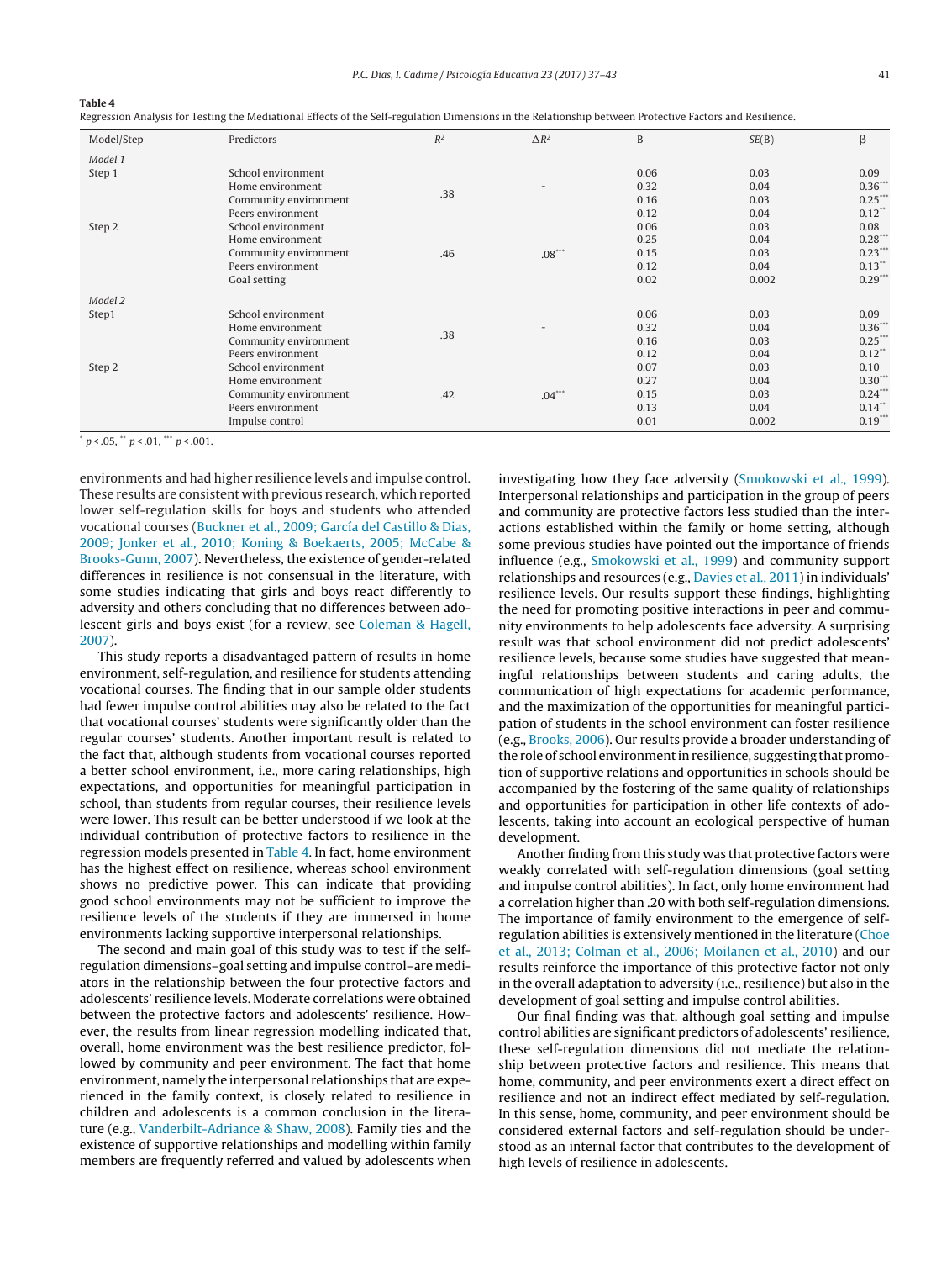### <span id="page-5-0"></span>**Limitations and Implications for Future Research and Practice**

Our findings should be considered in the scope of some limitations that are present in this study. Firstly, the sampling procedure and the number of missing values limit the generalisability of the results. Future studies should use a larger and stratified sample. Secondly, there is much discussion about the adequate measures to evaluate self-regulation in adolescence. Much of the research in this domain translates models from adults to adolescents, generating theoretical and methodological discussion about the adequacy of the transposition of the measures used to assess adults to adolescents' assessment. Despite these limitations, this might be one of the first studies exploring the mediating role of self-regulation in the relationship between protective factors and resilience.

These data are also particularly interesting for intervention, once they highlight the importance of an ecological intervention to promote resilience. As part of the individual intervention, resilience is a multidimensional process that should be promoted with the involvement of parents, peers, and community.

#### **Conflict of Interest**

The authors of this article declare no conflict of interest.

#### **Acknowledgements**

This research was supported by the Strategic Program of the Centre for Philosophical and Humanistic Studies, funded by Foundation for Science and Technology (PEst-OE/FIL/UI0683/2014).

#### **References**

- Affi, T. O., & Macmillan, H. L. (2011). [Resilience](http://refhub.elsevier.com/S1135-755X(16)30034-3/sbref0005) [following](http://refhub.elsevier.com/S1135-755X(16)30034-3/sbref0005) [child](http://refhub.elsevier.com/S1135-755X(16)30034-3/sbref0005) [maltreatment:](http://refhub.elsevier.com/S1135-755X(16)30034-3/sbref0005) [a](http://refhub.elsevier.com/S1135-755X(16)30034-3/sbref0005) [review](http://refhub.elsevier.com/S1135-755X(16)30034-3/sbref0005) [of](http://refhub.elsevier.com/S1135-755X(16)30034-3/sbref0005) [protective](http://refhub.elsevier.com/S1135-755X(16)30034-3/sbref0005) [factors.](http://refhub.elsevier.com/S1135-755X(16)30034-3/sbref0005) [Canadian](http://refhub.elsevier.com/S1135-755X(16)30034-3/sbref0005) [Journal](http://refhub.elsevier.com/S1135-755X(16)30034-3/sbref0005) [of](http://refhub.elsevier.com/S1135-755X(16)30034-3/sbref0005) [Psychiatry](http://refhub.elsevier.com/S1135-755X(16)30034-3/sbref0005)[,](http://refhub.elsevier.com/S1135-755X(16)30034-3/sbref0005) [56](http://refhub.elsevier.com/S1135-755X(16)30034-3/sbref0005)[,](http://refhub.elsevier.com/S1135-755X(16)30034-3/sbref0005) [266–272.](http://refhub.elsevier.com/S1135-755X(16)30034-3/sbref0005)
- Baron, R., & Kenny, D. (1986). The moderator-mediator variable distinction in social psychological research: Conceptual, strategic and statistical considerations. Journal of Personality and Social Psychology, 51, 1173–1182. [http://dx.doi.org/10.1037/0022-3514.51.6.1173](dx.doi.org/10.1037/0022-3514.51.6.1173)
- Boekaerts, M. (2005). [Self-regulation:](http://refhub.elsevier.com/S1135-755X(16)30034-3/sbref0015) [With](http://refhub.elsevier.com/S1135-755X(16)30034-3/sbref0015) [a](http://refhub.elsevier.com/S1135-755X(16)30034-3/sbref0015) [focus](http://refhub.elsevier.com/S1135-755X(16)30034-3/sbref0015) [on](http://refhub.elsevier.com/S1135-755X(16)30034-3/sbref0015) [the](http://refhub.elsevier.com/S1135-755X(16)30034-3/sbref0015) [self-regulation](http://refhub.elsevier.com/S1135-755X(16)30034-3/sbref0015) [of](http://refhub.elsevier.com/S1135-755X(16)30034-3/sbref0015) [motiva](http://refhub.elsevier.com/S1135-755X(16)30034-3/sbref0015)[tion](http://refhub.elsevier.com/S1135-755X(16)30034-3/sbref0015) [and](http://refhub.elsevier.com/S1135-755X(16)30034-3/sbref0015) [effort.](http://refhub.elsevier.com/S1135-755X(16)30034-3/sbref0015) [In](http://refhub.elsevier.com/S1135-755X(16)30034-3/sbref0015) [I.](http://refhub.elsevier.com/S1135-755X(16)30034-3/sbref0015) [E.](http://refhub.elsevier.com/S1135-755X(16)30034-3/sbref0015) [Sigel,](http://refhub.elsevier.com/S1135-755X(16)30034-3/sbref0015) [&](http://refhub.elsevier.com/S1135-755X(16)30034-3/sbref0015) [K.](http://refhub.elsevier.com/S1135-755X(16)30034-3/sbref0015) [A.](http://refhub.elsevier.com/S1135-755X(16)30034-3/sbref0015) [Renninger](http://refhub.elsevier.com/S1135-755X(16)30034-3/sbref0015) [\(Eds.\),](http://refhub.elsevier.com/S1135-755X(16)30034-3/sbref0015) [Handbook](http://refhub.elsevier.com/S1135-755X(16)30034-3/sbref0015) [of](http://refhub.elsevier.com/S1135-755X(16)30034-3/sbref0015) [child](http://refhub.elsevier.com/S1135-755X(16)30034-3/sbref0015) [psychology,](http://refhub.elsevier.com/S1135-755X(16)30034-3/sbref0015) [Volume](http://refhub.elsevier.com/S1135-755X(16)30034-3/sbref0015) [4:](http://refhub.elsevier.com/S1135-755X(16)30034-3/sbref0015) [Child](http://refhub.elsevier.com/S1135-755X(16)30034-3/sbref0015) [psychology](http://refhub.elsevier.com/S1135-755X(16)30034-3/sbref0015) [in](http://refhub.elsevier.com/S1135-755X(16)30034-3/sbref0015) [practice](http://refhub.elsevier.com/S1135-755X(16)30034-3/sbref0015) [\(6th](http://refhub.elsevier.com/S1135-755X(16)30034-3/sbref0015) [ed.,](http://refhub.elsevier.com/S1135-755X(16)30034-3/sbref0015) [pp.](http://refhub.elsevier.com/S1135-755X(16)30034-3/sbref0015) [345–377\).](http://refhub.elsevier.com/S1135-755X(16)30034-3/sbref0015) [New](http://refhub.elsevier.com/S1135-755X(16)30034-3/sbref0015) [York:](http://refhub.elsevier.com/S1135-755X(16)30034-3/sbref0015) [Wiley.](http://refhub.elsevier.com/S1135-755X(16)30034-3/sbref0015)
- Bonanno, G. A., Galea, S., Bucciarelli, A., & Vlahov, D. (2007). What predicts psychological resilience after disaster? The role of demographics, resources, and life stress. Journal of Consulting and Clinical Psychology, 75, 671–682. [http://dx.doi.org/10.1037/0022-006X.75.5.671](dx.doi.org/10.1037/0022-006X.75.5.671)
- Brooks, J. E. (2006). Strengthening resilience in children and youths: Maximizing opportunities through the schools. Children and Schools, 28, 69–76. [http://dx.doi.org/10.1093/cs/28.2.69](dx.doi.org/10.1093/cs/28.2.69)
- Buckner, J. C., Mezzacappa, E., & Beardslee, W. R. (2009). Self-Regulation and Its Relations to Adaptive Functioning in Low Income Youths. American Journal of Orthopsychiatry, 79, 19–30. [http://dx.doi.org/10.1037/a0014796](dx.doi.org/10.1037/a0014796)
- Carbonell, D. N., Reinherz, H. Z., Giaconia, R. M., Stashwick, C. K., Paradis, A. D., & Beardslee, W. R. (2002). Adolescent protective factors promoting resilience in young adults at risk for depression. Child and Adolescent Social Work Journal, 19, 393–412. [http://dx.doi.org/10.1023/A:1020274531345](dx.doi.org/10.1023/A:1020274531345)
- Carey, K. B., Neal, D. J., & Collins, S. E. (2004). A psychometric analysis of the self-regulation questionnaire. Addictive Behaviors, 29, 253–260. [http://dx.doi.org/10.1016/j.addbeh.2003.08.001](dx.doi.org/10.1016/j.addbeh.2003.08.001)
- Choe, D. E., Olson, S. L., & Sameroff, A. J. (2013). Effects of early maternal distress and parenting on the development of children's self-regulation and externalizing behavior. Development and Psychopathology, 25, 437–453. [http://dx.doi.org/10.1017/S0954579412001162](dx.doi.org/10.1017/S0954579412001162)
- Coleman, J., & Hagell, A. (2007). [Adolescence,](http://refhub.elsevier.com/S1135-755X(16)30034-3/sbref0240) [risk](http://refhub.elsevier.com/S1135-755X(16)30034-3/sbref0240) [and](http://refhub.elsevier.com/S1135-755X(16)30034-3/sbref0240) [resilience:](http://refhub.elsevier.com/S1135-755X(16)30034-3/sbref0240) [Against](http://refhub.elsevier.com/S1135-755X(16)30034-3/sbref0240) [the](http://refhub.elsevier.com/S1135-755X(16)30034-3/sbref0240) [odds](http://refhub.elsevier.com/S1135-755X(16)30034-3/sbref0240)[.](http://refhub.elsevier.com/S1135-755X(16)30034-3/sbref0240) [Chichester,](http://refhub.elsevier.com/S1135-755X(16)30034-3/sbref0240) [West](http://refhub.elsevier.com/S1135-755X(16)30034-3/sbref0240) [Sussex:](http://refhub.elsevier.com/S1135-755X(16)30034-3/sbref0240) [John](http://refhub.elsevier.com/S1135-755X(16)30034-3/sbref0240) [Wiley](http://refhub.elsevier.com/S1135-755X(16)30034-3/sbref0240) [&](http://refhub.elsevier.com/S1135-755X(16)30034-3/sbref0240) [Sons.](http://refhub.elsevier.com/S1135-755X(16)30034-3/sbref0240)
- Colman, B., Hardy, S. A., Albert, M., Raffaelli, M., & Crockett, L.(2006). Early predictors of selfregulation in middle childhood. Infant and Child Development, 15, 421–437. [http://dx.doi.org/10.1002/icd.469](dx.doi.org/10.1002/icd.469)
- Compas, B. E., Connor-Smith, J. K., Saltzman, H., Harding Thomsen, A. H., & Wadsworth, M. E. (2001). Coping with stress during childhood and adolescence: Progress, problems and potential in theory and research. Psychological Bulletin, 127, 87–127. [http://dx.doi.org/10.1037//0033-2909.127.1.87](dx.doi.org/10.1037//0033-2909.127.1.87)
- Constantine, N. A., Benard, B., & Diaz, M. (1999). Measuring Protective Factors and Resilience Traits in Youth: The Healthy Kids Resilience Assessment. Paper presented at the Seventh Annual Meeting of the Society for Prevention Research. New Orleans. Retrieved from <http://crahd.phi.org/papers/HKRA-99.pdf>
- Davies, S. L., Thind, H. R., Chandler, S. D., & Tucker, J. A. (2011). [Enhancing](http://refhub.elsevier.com/S1135-755X(16)30034-3/sbref0070) [resilience](http://refhub.elsevier.com/S1135-755X(16)30034-3/sbref0070) [among](http://refhub.elsevier.com/S1135-755X(16)30034-3/sbref0070) [young](http://refhub.elsevier.com/S1135-755X(16)30034-3/sbref0070) [people:](http://refhub.elsevier.com/S1135-755X(16)30034-3/sbref0070) [the](http://refhub.elsevier.com/S1135-755X(16)30034-3/sbref0070) [role](http://refhub.elsevier.com/S1135-755X(16)30034-3/sbref0070) [of](http://refhub.elsevier.com/S1135-755X(16)30034-3/sbref0070) [communities](http://refhub.elsevier.com/S1135-755X(16)30034-3/sbref0070) [and](http://refhub.elsevier.com/S1135-755X(16)30034-3/sbref0070) [asset-building](http://refhub.elsevier.com/S1135-755X(16)30034-3/sbref0070) [approaches](http://refhub.elsevier.com/S1135-755X(16)30034-3/sbref0070) [to](http://refhub.elsevier.com/S1135-755X(16)30034-3/sbref0070) [intervention.](http://refhub.elsevier.com/S1135-755X(16)30034-3/sbref0070) [Adolescent](http://refhub.elsevier.com/S1135-755X(16)30034-3/sbref0070) [Medicine:](http://refhub.elsevier.com/S1135-755X(16)30034-3/sbref0070) [State](http://refhub.elsevier.com/S1135-755X(16)30034-3/sbref0070) [of](http://refhub.elsevier.com/S1135-755X(16)30034-3/sbref0070) [the](http://refhub.elsevier.com/S1135-755X(16)30034-3/sbref0070) [Art](http://refhub.elsevier.com/S1135-755X(16)30034-3/sbref0070) [Reviews](http://refhub.elsevier.com/S1135-755X(16)30034-3/sbref0070)[,](http://refhub.elsevier.com/S1135-755X(16)30034-3/sbref0070) [22](http://refhub.elsevier.com/S1135-755X(16)30034-3/sbref0070)[,](http://refhub.elsevier.com/S1135-755X(16)30034-3/sbref0070) [402](http://refhub.elsevier.com/S1135-755X(16)30034-3/sbref0070)–[440.](http://refhub.elsevier.com/S1135-755X(16)30034-3/sbref0070)
- Dillon, D., Chivite-Matthews, N., Grewal, I., Brown, R., Webster, S., Weddell, E., & Smith, N. (2007). [Risk,](http://refhub.elsevier.com/S1135-755X(16)30034-3/sbref0075) [protective](http://refhub.elsevier.com/S1135-755X(16)30034-3/sbref0075) [factors](http://refhub.elsevier.com/S1135-755X(16)30034-3/sbref0075) [and](http://refhub.elsevier.com/S1135-755X(16)30034-3/sbref0075) [resilience](http://refhub.elsevier.com/S1135-755X(16)30034-3/sbref0075) [to](http://refhub.elsevier.com/S1135-755X(16)30034-3/sbref0075) [drug](http://refhub.elsevier.com/S1135-755X(16)30034-3/sbref0075) [use:](http://refhub.elsevier.com/S1135-755X(16)30034-3/sbref0075) [identifying](http://refhub.elsevier.com/S1135-755X(16)30034-3/sbref0075) [resilient](http://refhub.elsevier.com/S1135-755X(16)30034-3/sbref0075) [young](http://refhub.elsevier.com/S1135-755X(16)30034-3/sbref0075) [people](http://refhub.elsevier.com/S1135-755X(16)30034-3/sbref0075) [and](http://refhub.elsevier.com/S1135-755X(16)30034-3/sbref0075) [learning](http://refhub.elsevier.com/S1135-755X(16)30034-3/sbref0075) [from](http://refhub.elsevier.com/S1135-755X(16)30034-3/sbref0075) [their](http://refhub.elsevier.com/S1135-755X(16)30034-3/sbref0075) [experiences](http://refhub.elsevier.com/S1135-755X(16)30034-3/sbref0075). [London:](http://refhub.elsevier.com/S1135-755X(16)30034-3/sbref0075) [Home](http://refhub.elsevier.com/S1135-755X(16)30034-3/sbref0075) [Office.](http://refhub.elsevier.com/S1135-755X(16)30034-3/sbref0075)
- Dishion, T. J., & Connell, A. (2006). [Adolescents'](http://refhub.elsevier.com/S1135-755X(16)30034-3/sbref0080) [resilience](http://refhub.elsevier.com/S1135-755X(16)30034-3/sbref0080) [as](http://refhub.elsevier.com/S1135-755X(16)30034-3/sbref0080) [a](http://refhub.elsevier.com/S1135-755X(16)30034-3/sbref0080) [self-regulatory](http://refhub.elsevier.com/S1135-755X(16)30034-3/sbref0080) [pro](http://refhub.elsevier.com/S1135-755X(16)30034-3/sbref0080)[cess:](http://refhub.elsevier.com/S1135-755X(16)30034-3/sbref0080) [Promising](http://refhub.elsevier.com/S1135-755X(16)30034-3/sbref0080) [themes](http://refhub.elsevier.com/S1135-755X(16)30034-3/sbref0080) [for](http://refhub.elsevier.com/S1135-755X(16)30034-3/sbref0080) [linking](http://refhub.elsevier.com/S1135-755X(16)30034-3/sbref0080) [intervention](http://refhub.elsevier.com/S1135-755X(16)30034-3/sbref0080) [with](http://refhub.elsevier.com/S1135-755X(16)30034-3/sbref0080) [developmental](http://refhub.elsevier.com/S1135-755X(16)30034-3/sbref0080) [science.](http://refhub.elsevier.com/S1135-755X(16)30034-3/sbref0080) [In](http://refhub.elsevier.com/S1135-755X(16)30034-3/sbref0080) [B.](http://refhub.elsevier.com/S1135-755X(16)30034-3/sbref0080) [M.](http://refhub.elsevier.com/S1135-755X(16)30034-3/sbref0080) [Lester,](http://refhub.elsevier.com/S1135-755X(16)30034-3/sbref0080) [A.](http://refhub.elsevier.com/S1135-755X(16)30034-3/sbref0080) [Masten,](http://refhub.elsevier.com/S1135-755X(16)30034-3/sbref0080) [&](http://refhub.elsevier.com/S1135-755X(16)30034-3/sbref0080) [B.](http://refhub.elsevier.com/S1135-755X(16)30034-3/sbref0080) [McEwen](http://refhub.elsevier.com/S1135-755X(16)30034-3/sbref0080) [\(Eds.\),](http://refhub.elsevier.com/S1135-755X(16)30034-3/sbref0080) [Resilience](http://refhub.elsevier.com/S1135-755X(16)30034-3/sbref0080) [in](http://refhub.elsevier.com/S1135-755X(16)30034-3/sbref0080) [children](http://refhub.elsevier.com/S1135-755X(16)30034-3/sbref0080) [\(pp.](http://refhub.elsevier.com/S1135-755X(16)30034-3/sbref0080) [125](http://refhub.elsevier.com/S1135-755X(16)30034-3/sbref0080)–[138\).](http://refhub.elsevier.com/S1135-755X(16)30034-3/sbref0080) [Boston:](http://refhub.elsevier.com/S1135-755X(16)30034-3/sbref0080) [New](http://refhub.elsevier.com/S1135-755X(16)30034-3/sbref0080) [York](http://refhub.elsevier.com/S1135-755X(16)30034-3/sbref0080) [Academy](http://refhub.elsevier.com/S1135-755X(16)30034-3/sbref0080) [of](http://refhub.elsevier.com/S1135-755X(16)30034-3/sbref0080) [Sciences.](http://refhub.elsevier.com/S1135-755X(16)30034-3/sbref0080)
- Duckworth, A. L., & Seligman, M. E. (2005). Self-discipline outdoes IQ in predicting academic performance of adolescents. Psychological Science, 16, 939–944. [http://dx.doi.org/10.1111/j.](dx.doi.org/10.1111/j. 1467-9280.2005.01641.x) 1467-9280.2005.01641.x
- García del Castillo, J. A., & Dias, P. C. (2009). Auto-regulaç[ão,](http://refhub.elsevier.com/S1135-755X(16)30034-3/sbref0090) [resiliência](http://refhub.elsevier.com/S1135-755X(16)30034-3/sbref0090) [e](http://refhub.elsevier.com/S1135-755X(16)30034-3/sbref0090) [con](http://refhub.elsevier.com/S1135-755X(16)30034-3/sbref0090)[sumo](http://refhub.elsevier.com/S1135-755X(16)30034-3/sbref0090) [de](http://refhub.elsevier.com/S1135-755X(16)30034-3/sbref0090) [substâncias](http://refhub.elsevier.com/S1135-755X(16)30034-3/sbref0090) [na](http://refhub.elsevier.com/S1135-755X(16)30034-3/sbref0090) [adolescência:](http://refhub.elsevier.com/S1135-755X(16)30034-3/sbref0090) [Contributos](http://refhub.elsevier.com/S1135-755X(16)30034-3/sbref0090) [da](http://refhub.elsevier.com/S1135-755X(16)30034-3/sbref0090) adaptaç[ão](http://refhub.elsevier.com/S1135-755X(16)30034-3/sbref0090) [do](http://refhub.elsevier.com/S1135-755X(16)30034-3/sbref0090) [Questionário](http://refhub.elsevier.com/S1135-755X(16)30034-3/sbref0090) [Reduzido](http://refhub.elsevier.com/S1135-755X(16)30034-3/sbref0090) [de](http://refhub.elsevier.com/S1135-755X(16)30034-3/sbref0090) Auto-regulação. [Psicologia,](http://refhub.elsevier.com/S1135-755X(16)30034-3/sbref0090) [Saúde](http://refhub.elsevier.com/S1135-755X(16)30034-3/sbref0090) [e](http://refhub.elsevier.com/S1135-755X(16)30034-3/sbref0090) Doenç[as](http://refhub.elsevier.com/S1135-755X(16)30034-3/sbref0090), [10](http://refhub.elsevier.com/S1135-755X(16)30034-3/sbref0090)[,](http://refhub.elsevier.com/S1135-755X(16)30034-3/sbref0090) 205-216.
- Gardner, T., Dishion, T., & Connell, A. (2008). Adolescent self-regulation as resilience: resistance to antisocial behavior within the deviant peer context. Journal of Abnormal Child Psychology, 36, 273–284. [http://dx.doi.org/10.](dx.doi.org/10.1007/s10802-007-9176-6) [1007/s10802-007-9176-6](dx.doi.org/10.1007/s10802-007-9176-6)
- Gestsdottir, S., & Lerner, R. M. (2008). [Positive](http://refhub.elsevier.com/S1135-755X(16)30034-3/sbref0100) [development](http://refhub.elsevier.com/S1135-755X(16)30034-3/sbref0100) [in](http://refhub.elsevier.com/S1135-755X(16)30034-3/sbref0100) [adolescence:](http://refhub.elsevier.com/S1135-755X(16)30034-3/sbref0100) [The](http://refhub.elsevier.com/S1135-755X(16)30034-3/sbref0100) [development](http://refhub.elsevier.com/S1135-755X(16)30034-3/sbref0100) [and](http://refhub.elsevier.com/S1135-755X(16)30034-3/sbref0100) [role](http://refhub.elsevier.com/S1135-755X(16)30034-3/sbref0100) [of](http://refhub.elsevier.com/S1135-755X(16)30034-3/sbref0100) [intentional](http://refhub.elsevier.com/S1135-755X(16)30034-3/sbref0100) [self](http://refhub.elsevier.com/S1135-755X(16)30034-3/sbref0100) [regulation.](http://refhub.elsevier.com/S1135-755X(16)30034-3/sbref0100) [Human](http://refhub.elsevier.com/S1135-755X(16)30034-3/sbref0100) [Development.](http://refhub.elsevier.com/S1135-755X(16)30034-3/sbref0100), [51](http://refhub.elsevier.com/S1135-755X(16)30034-3/sbref0100)[,](http://refhub.elsevier.com/S1135-755X(16)30034-3/sbref0100) [202–224.](http://refhub.elsevier.com/S1135-755X(16)30034-3/sbref0100)
- Jonker, L., Elferink-Gemser, M. T., Toering, T. T., Lyons, J., & Visscher, C. (2010). [Academic](http://refhub.elsevier.com/S1135-755X(16)30034-3/sbref0105) [performance](http://refhub.elsevier.com/S1135-755X(16)30034-3/sbref0105) [and](http://refhub.elsevier.com/S1135-755X(16)30034-3/sbref0105) [self-regulatory](http://refhub.elsevier.com/S1135-755X(16)30034-3/sbref0105) [skills](http://refhub.elsevier.com/S1135-755X(16)30034-3/sbref0105) [in](http://refhub.elsevier.com/S1135-755X(16)30034-3/sbref0105) [elite](http://refhub.elsevier.com/S1135-755X(16)30034-3/sbref0105) [youth](http://refhub.elsevier.com/S1135-755X(16)30034-3/sbref0105) [soccer](http://refhub.elsevier.com/S1135-755X(16)30034-3/sbref0105) [players.](http://refhub.elsevier.com/S1135-755X(16)30034-3/sbref0105) [Journal](http://refhub.elsevier.com/S1135-755X(16)30034-3/sbref0105) [of](http://refhub.elsevier.com/S1135-755X(16)30034-3/sbref0105) [Sport](http://refhub.elsevier.com/S1135-755X(16)30034-3/sbref0105) [Sciences](http://refhub.elsevier.com/S1135-755X(16)30034-3/sbref0105)[,](http://refhub.elsevier.com/S1135-755X(16)30034-3/sbref0105) [28](http://refhub.elsevier.com/S1135-755X(16)30034-3/sbref0105)[,](http://refhub.elsevier.com/S1135-755X(16)30034-3/sbref0105) [1605](http://refhub.elsevier.com/S1135-755X(16)30034-3/sbref0105)–[1614.](http://refhub.elsevier.com/S1135-755X(16)30034-3/sbref0105)
- Karreman, A., van Tuijl, C., van Aken, M. A., & Deković, M. (2006). Parenting and selfregulation in preschoolers: A Meta-analysis. Infant and Child Development, 15, 561–579. [http://dx.doi.org/10.1002/icd.478](dx.doi.org/10.1002/icd.478)
- Koning, E., & Boekaerts, M. (2005). Determinants of students' school-identification in secondary vocational education. European Journal of Psychology of Education, 20, 289–308. [http://dx.doi.org/10.1007/BF03173558](dx.doi.org/10.1007/BF03173558)
- Lengua, L. J. (2002). The contribution of emotionality and self-regulation to the understanding of children's response to multiple risk. Child Development, 73, 144–161. [http://dx.doi.org/10.1111/1467-8624.00397](dx.doi.org/10.1111/1467-8624.00397)
- Martin, J., & McLellan, A. (2008). The educational psychology of self-regulation: A conceptual and critical analysis. Studies in Philosophy and Education, 27, 433–448. [http://dx.doi.org/10.1007/s11217-007-9060-4](dx.doi.org/10.1007/s11217-007-9060-4)
- Martins, M. H. (2007). Resiliência: para além da adversidade e do risco [Resilience: beyond adversity risk]. Paper presented at the II Congress on Family, Health and Illness: Models, Research and Practice in Health contexts. University of Minho. Braga, Portugal.
- Masten, A. S. (2001). [Ordinary](http://refhub.elsevier.com/S1135-755X(16)30034-3/sbref0135) [magic:](http://refhub.elsevier.com/S1135-755X(16)30034-3/sbref0135) [Resilience](http://refhub.elsevier.com/S1135-755X(16)30034-3/sbref0135) [processes](http://refhub.elsevier.com/S1135-755X(16)30034-3/sbref0135) [in](http://refhub.elsevier.com/S1135-755X(16)30034-3/sbref0135) [development.](http://refhub.elsevier.com/S1135-755X(16)30034-3/sbref0135) [American](http://refhub.elsevier.com/S1135-755X(16)30034-3/sbref0135) [Psychologist](http://refhub.elsevier.com/S1135-755X(16)30034-3/sbref0135)[,](http://refhub.elsevier.com/S1135-755X(16)30034-3/sbref0135) [56](http://refhub.elsevier.com/S1135-755X(16)30034-3/sbref0135)[,](http://refhub.elsevier.com/S1135-755X(16)30034-3/sbref0135) [227–238.](http://refhub.elsevier.com/S1135-755X(16)30034-3/sbref0135)
- Masten, A. S. (2014). Global perspectives on resilience in children and youth. Child Development, 85, 6–20. [http://dx.doi.org/10.1111/cdev.12205](dx.doi.org/10.1111/cdev.12205)
- Masten, A. S., & Coatsworth, J. (1998). [The](http://refhub.elsevier.com/S1135-755X(16)30034-3/sbref0145) [development](http://refhub.elsevier.com/S1135-755X(16)30034-3/sbref0145) [of](http://refhub.elsevier.com/S1135-755X(16)30034-3/sbref0145) [competence](http://refhub.elsevier.com/S1135-755X(16)30034-3/sbref0145) [in](http://refhub.elsevier.com/S1135-755X(16)30034-3/sbref0145) [favorable](http://refhub.elsevier.com/S1135-755X(16)30034-3/sbref0145) [and](http://refhub.elsevier.com/S1135-755X(16)30034-3/sbref0145) [unfavorable](http://refhub.elsevier.com/S1135-755X(16)30034-3/sbref0145) [environments:](http://refhub.elsevier.com/S1135-755X(16)30034-3/sbref0145) [Lessons](http://refhub.elsevier.com/S1135-755X(16)30034-3/sbref0145) [from](http://refhub.elsevier.com/S1135-755X(16)30034-3/sbref0145) [research](http://refhub.elsevier.com/S1135-755X(16)30034-3/sbref0145) [on](http://refhub.elsevier.com/S1135-755X(16)30034-3/sbref0145) [successful](http://refhub.elsevier.com/S1135-755X(16)30034-3/sbref0145) [children.](http://refhub.elsevier.com/S1135-755X(16)30034-3/sbref0145) [American](http://refhub.elsevier.com/S1135-755X(16)30034-3/sbref0145) [Psychologist](http://refhub.elsevier.com/S1135-755X(16)30034-3/sbref0145)[,](http://refhub.elsevier.com/S1135-755X(16)30034-3/sbref0145) [53](http://refhub.elsevier.com/S1135-755X(16)30034-3/sbref0145)[,](http://refhub.elsevier.com/S1135-755X(16)30034-3/sbref0145) [205–220.](http://refhub.elsevier.com/S1135-755X(16)30034-3/sbref0145)
- McCabe, L. A., & Brooks-Gunn, J. (2007). With a little help from my friends? Selfregulation in groups of young children. Infant Mental Health Journal, 28, 584–605. [http://dx.doi.org/10.1002/imhj.20155](dx.doi.org/10.1002/imhj.20155)
- McClellan, M. M., & Cameron, C. E. (2011). Self-regulation and academic achievement in elementary school children. New Directions for Child and Adolescent Development, 133, 29–44. [http://dx.doi.org/10.1002/cd.302](dx.doi.org/10.1002/cd.302)
- Moilanen, K. L. (2007). The Adolescent Self-Regulatory Inventory: The development and validation of a questionnaire of short-term and longterm self-regulation. Journal of Youth and Adolescence, 36, 835–848. [http://dx.doi.org/10.1007/s10964-006-9107-9](dx.doi.org/10.1007/s10964-006-9107-9)
- Moilanen, K., Shaw, D. S., & Fitzpatrick, A. (2010). Self-regulation in early adolescence: relations with mother-son relationship quality and maternal regulatory support and antagonism. Journal of Youth and Adolescence, 39, 1357–1367. [http://dx.doi.org/10.1007/s10964-009-9485-x](dx.doi.org/10.1007/s10964-009-9485-x)
- Neal, D. J., & Carey, K. B. (2005). A follow-up psychometric analysis of the Self-Regulation Questionnaire. Psychology of Addictive Behaviors, 19, 414–422. [http://dx.doi.org/10.1037/0893-164X.19.4.414](dx.doi.org/10.1037/0893-164X.19.4.414)
- Rutter, M. (1985). Resilience in the face of adversity: Protective factors and resistance to psychiatric disorder. British Journal of Psychiatry, 147, 598–611. [http://dx.doi.org/10.1192/bjp.147.6.598](dx.doi.org/10.1192/bjp.147.6.598)
- Rutter, M. (2012). Resilience as a dynamic concept. Development and Psychopathology, 24, 335–344. [http://dx.doi.org/10.1017/S0954579412000028](dx.doi.org/10.1017/S0954579412000028)
- Sameroff, A. J., & Rosenblum, K. L. (2006). Psychosocial Constraints on the Development of Resilience. Annals of the New York Academy of Sciences, 1094, 116–124. [http://dx.doi.org/10.1196/annals.1376.010](dx.doi.org/10.1196/annals.1376.010)
- Shoda, Y., Mischel, W., & Peake, P. K. (1990). Predicting adolescent cognitive and social competence from preschool delay of gratification: Identifying diagnostic conditions. Developmental Psychology, 26, 978–986. [http://dx.doi.org/10.1037/0012-1649.26.6.978](dx.doi.org/10.1037/0012-1649.26.6.978)
- Smokowski, P. R., Reynolds, A. J., & Bezrucko, N. (1999). Resilience and protective factors in adolescence: An autobiographical perspective from disadvantaged youth. Journal of School Psychology, 37, 425–448. [http://dx.doi.org/10.1016/S0022-4405\(99\)00028-X](dx.doi.org/10.1016/S0022-4405(99)00028-X)
- Stenseng, F., Belsky, J., Skalicka, V., & Wichstrøm, L. (2014). Social exclusion predicts impaired self-regulation: A 2-year longitudinal panel study including the transition from preschool to school. Journal of Personality, [http://dx.doi.org/10.1111/jopy.12096](dx.doi.org/10.1111/jopy.12096) [Epub ahead of print]